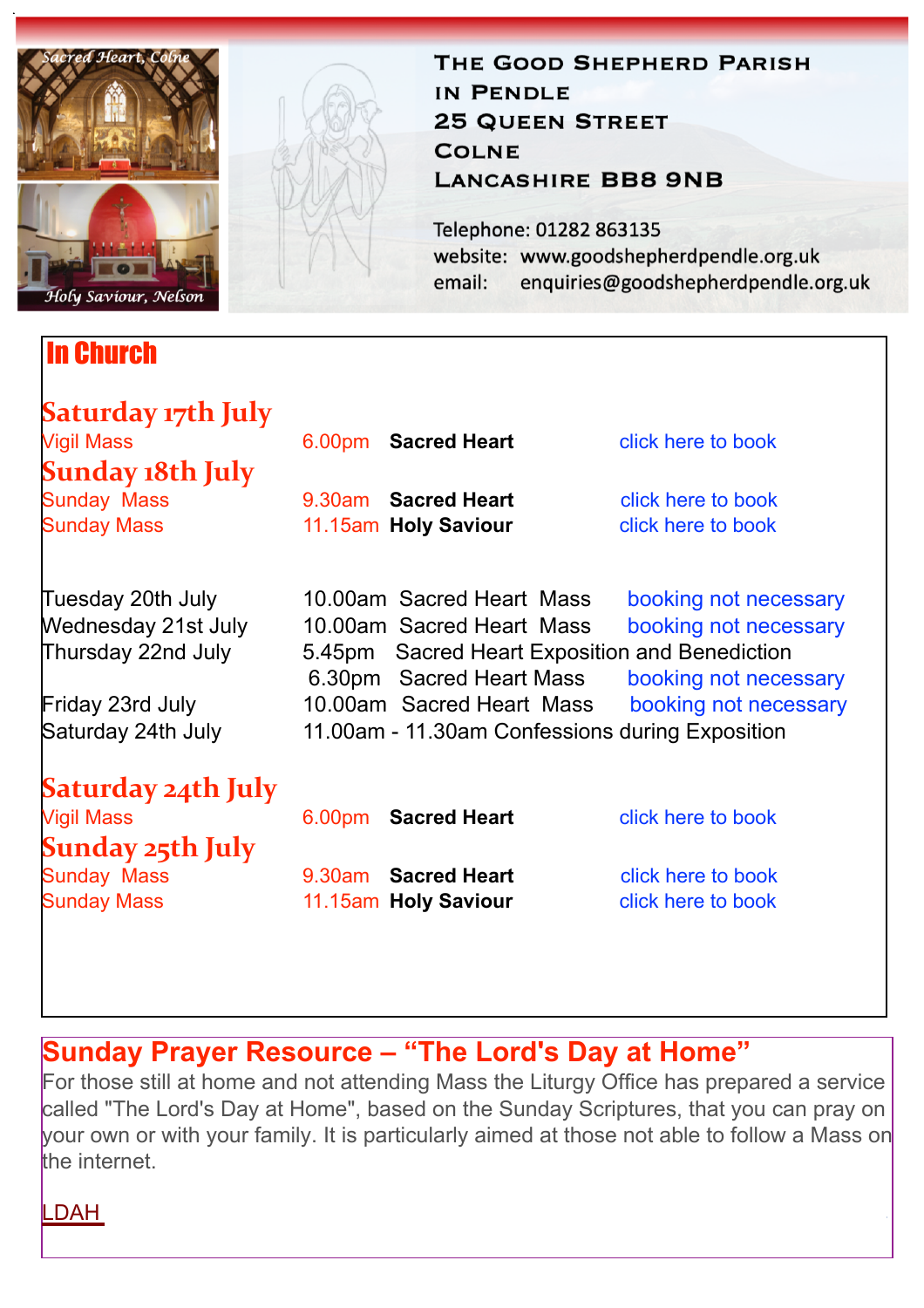### **Covid Update for the Good Shepherd Parish**

On Monday 19th July, the government removes many of the legal restrictions relating to the Covid pandemic.

The government department which deals with faith bodies in this regards has left us with this position.

The legal restrictions have been lifted, but the government requires us to proceed with caution. We are to consider the area that we live in, the uptake of vaccines locally, the ventilation of the building and quite a number of other considerations. We are then told that responsibility for deciding how to proceed rests with the 'venue manager' for the building. In the case of our Catholic Churches, this means the parish priest under the instructions of the bishop.

The bishop has instructed us that if we decide to relax our arrangements we are to do so slowly and with caution, conscious of the fact that we are in a very vulnerable part of the country and the whole country is being warned of a deteriorating situation.

The position for the Good Shepherd Parish will therefore be as follows:

Face-coverings: **We ask everyone, unless they are exempt, to continue wearing face coverings in church** both to protect themselves and out of consideration for the health and the fears of others who may be particularly vulnerable or simply nervous. We know that this will be unpopular with some, but it is a matter of charity as well as health.

Distancing: We will continue to offer the same number of places for advance booking. We will keep one side of the church with alternate benches unused. We will issue people with cards to place on the seats next to them which will say, "Please leave a space." This will ensure that people do not feel squashed up. If, when all booked places are taken, there are still places available, we will be more flexible about admitting people, respecting the spaces with a spacer card on the seat. This will not apply to the side where we are only using alternate benches. That side of church will operate in the same way that it has been doing with the same distancing.

Distribution of Holy Communion, absence of singing, not sharing a Sign of Peace, not using Holy Water will all remain unchanged for the time being.

The bishop has asked that in addition to the above we should include this note:

"Bishop John is urging all adults, who are able to do so, to be vaccinated. Pope Francis has reminded people of the duty to be vaccinated if they are able. The Church is clear that all Catholics can take any of the vaccines on offer with a clear conscience. Even if you are at a low risk of becoming seriously ill, being vaccinated will lower the risk of transmitting the virus to somebody else who might then have a severe reaction or even die. It is particularly important that those in our parishes, clergy and laypeople who visit those who are housebound or otherwise vulnerable are vaccinated".

We will try this and see how things develop. Thank you for your cooperation, Fr. Peter